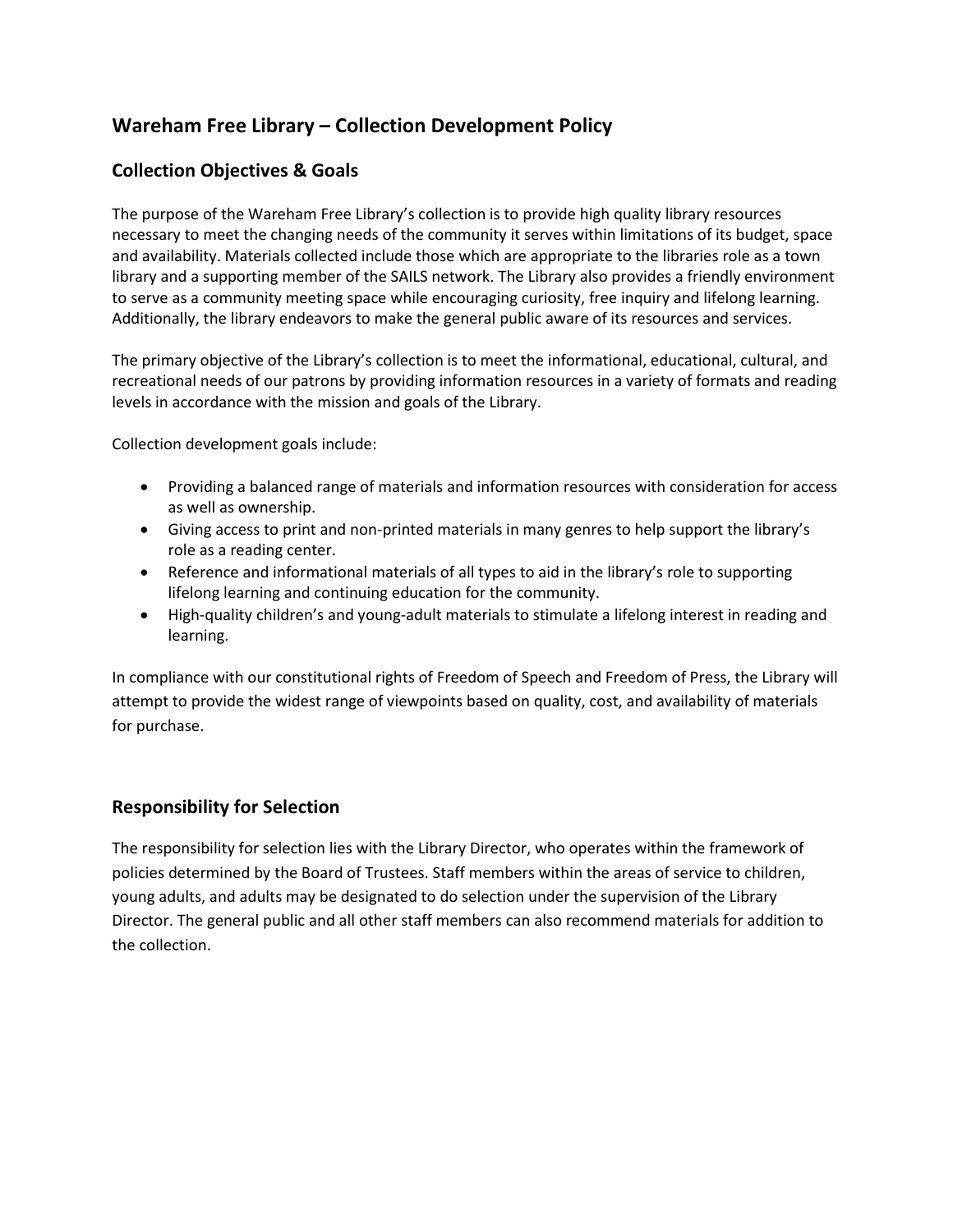## **Criteria for Selection**

All materials, whether purchased, donated or acquired, are considered in terms of the following criteria:

- Public demand and community interest
	- $\circ$  Selection is based on the merits of a work in relation to the needs, interests, and demands of the Town of Wareham community.
	- o Popularity of a title and requests from patrons.
- Merits of individual titles
	- o Creative literary or technical quality; Accuracy and currency of information including depth and breadth of coverage.
	- o Reputation, expertise and/or significance of author, illustrator, publisher or producer
	- o Treatment of subject for age or intended audience.
	- o Reviews and critical assessments in a variety of journals or resources.
	- o Judgement of the work as a whole, not on parts taken out of context.
- Collection goals
	- $\circ$  Contemporary significance or permanent value of material in relation to a key movement, genre, trend or culture.
	- $\circ$  Relationship to existing collection as it pertains to contributing balanced, up-to-date coverage in a variety of different subject areas.
	- o Representation of diverse and multicultural points of view
	- $\circ$  Materials accessible to patrons with different learning abilities, educational levels, and physical needs, for example large print and audio formats.
	- o Public information, resources and documents of current and future relevance to the local or surrounding communities.
- **•** Financial considerations
	- $\circ$  Includes price and availability, value for cost of information resource, and funds within the library budget

### **Guidelines for Specific Subject Areas and Formats**

**Fiction** – Current adult fiction is purchased extensively with particular emphasis on popular works and examples within a genre. The collection includes works for recreational reading, classical literature, and special interest materials. Works of genre fiction, short stories and acclaimed novels are selectively purchased to reflect community demand.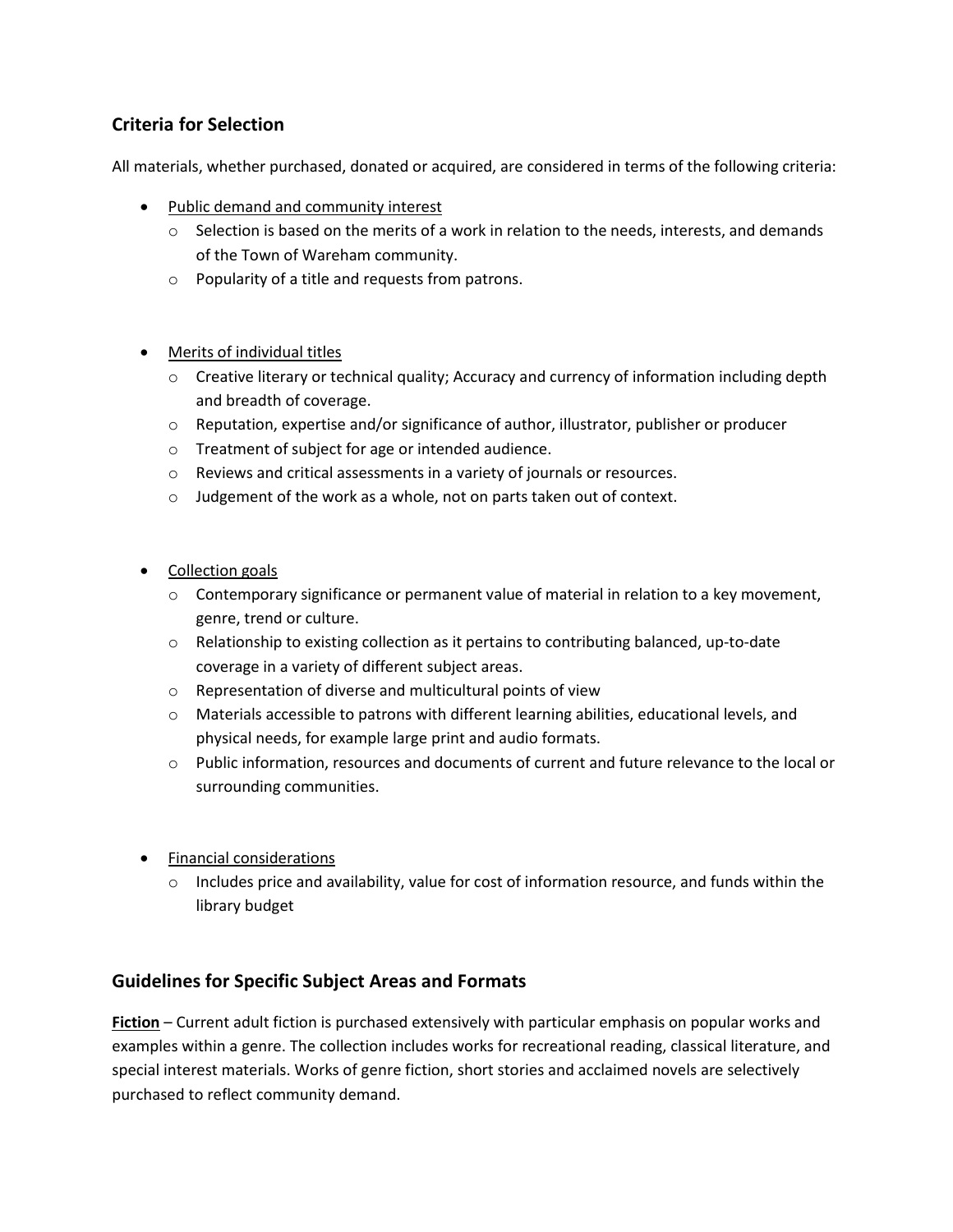**Non-Fiction –** The Library collects recognized and standard works as well as timely materials to meet current demand. Materials are available for all ages and reading levels in a variety of formats. Nonfiction titles may be excluded for inaccurate information, sensationalism, subjective content, the intent to promote hatred or intolerance, and information that is too limited or specialized.

**Audiovisual Collection** – The Library supplies patrons with music and audiobooks in the form of compact discs, and video recordings on DVD. The music collection represents significant performers, composers, and styles of popular and classical music. Selection is based on quality of content, performance, production and diversity. Fiction and non-fiction audiobooks are chosen according to the same criteria as books, with additional consideration for quality of content and recorded production. Video recordings include contemporary and classic feature films as well as presentations in music, dance, theatre and comedy. Non-fiction video includes a variety of general subjects intended for a wide audience.

**Downloadable Ebooks and Audiobooks** – The Library provides access to a collection of downloadable Ebooks and audiobooks through our membership in SAILS and the statewide Commonwealth eBook collection.

**Periodicals** –The Library subscribes to a number of local and regional newspapers as well as several popular magazines. Selection of adult and children's periodicals is based on community interest, budget, and space considerations. Magazines and newspapers are acquired for both casual reading and research purposes, and may be provided in print and electronic formats.

**Reference** – The Library's Reference Collection provides accurate, timely information on a wide range of subjects of current and frequent interest for the general public. Materials include printed resources and online databases. Online products are available for use by the Massachusetts Library System and the Massachusetts Board of Library Commissioners. Factors considered in selecting reference materials are authority, reliability, scope, arrangement, format, cost and existing holdings.

**Local Authors** – An effort is made to collect titles by local authors, artists, and producers which are published by mainstream publishers, and whose work fits the criteria of the collection development policy. Self-published titles are not added to the collection, unless library staff feels a strong reason to do so.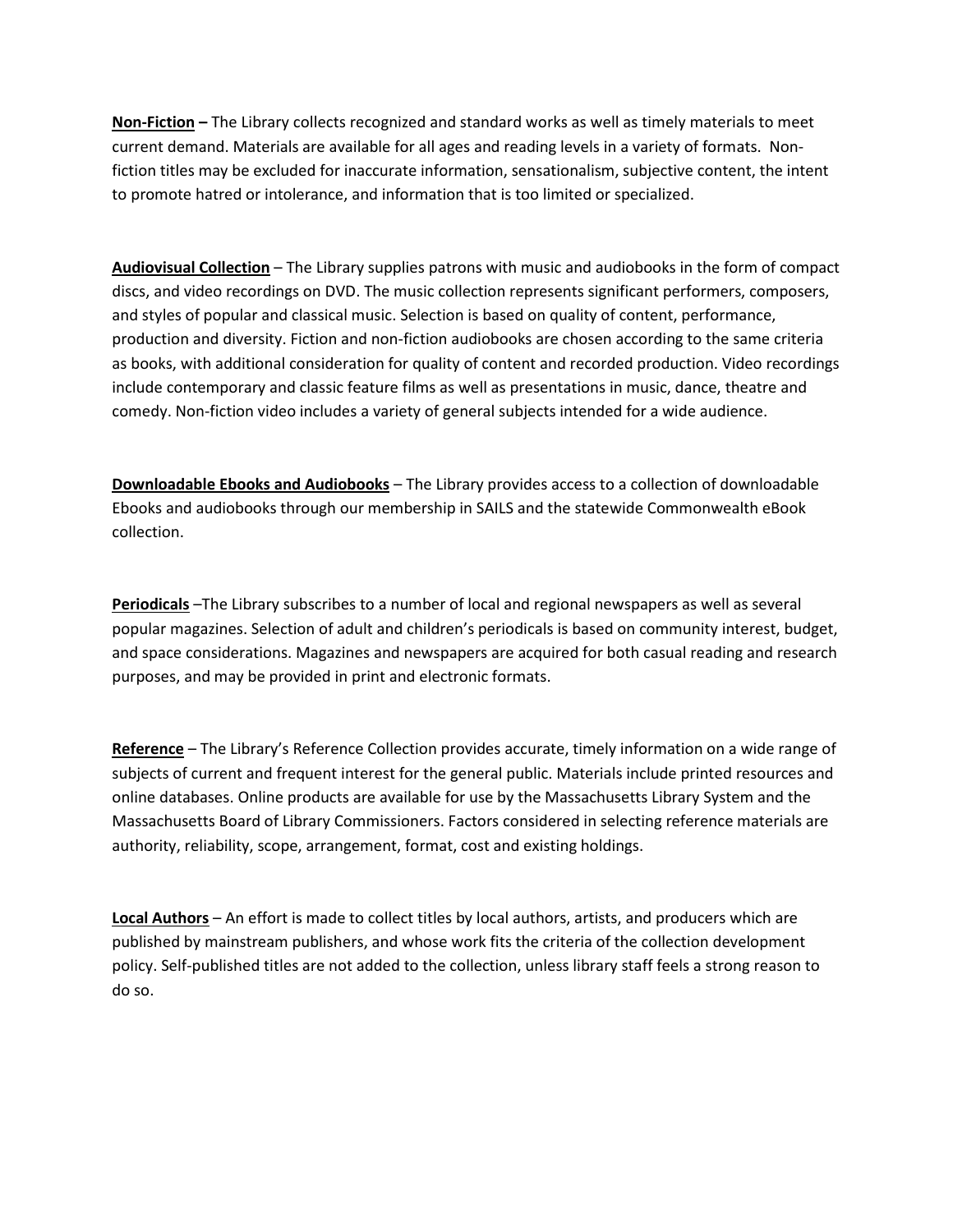**Children's and Young Adult Materials** – The Library collects print and audiovisual materials to help encourage and inspire the needs of our children's and young adult's needs for information. Materials for children include picture books, chapter books, non-fiction materials, DVDs and magazines. Young adult resources include fiction materials and manga.

As noted in the *Free Access for Minors: An Interpretation of the Library Bill of Rights*, "Parents and only parents have the right and responsibility to restrict the access of their children – and only their children – to library resources. Librarians and governing bodies have a public and professional obligation to provide equal access to all library resources for all library users."

**Reading Partners (Adult Tutoring Collection)** – The Reading Partners program provides free, confidential, one-on-one tutoring to Wareham adults and out-of-school youth over the age of 16. Materials for the use of the Reading Partners program include dictionaries, workbooks, and other related educational books.

**Genealogy, Local History and Special Collections** – Copies of local history books of Wareham and other local towns are acquired for the circulating, reference, and special collection. Basic genealogical handbooks have been added to the collection for circulating. Local history and genealogy at the research level is contained within the Celia Epstein Stone Room.

**Public Meeting Minutes and Public Reports** – Vertical files of meeting minutes for the Town of Wareham and reports of other municipal records are archived for public use behind the reference desk.

### **Donations**

The Library accepts gifts of books and other materials with the understanding that they will be added to the collection only if appropriate and needed. If materials are not needed due to duplication, condition, or outdated information, the library staff may dispose as they see fit. Donations of gently used books and materials can also be made to the Friends of the Wareham Free Library.

### **Deselection and Weeding**

Materials which are no longer appropriate for the collection based on out-of-date or incorrect content, poor condition, irrelevant to the needs and interests of the community, or lack of use, shall be identified by appropriate staff members and discarded from the collection. Discards shall be made according to current, and accepted professional practices. Materials discarded due to loss, vandalism, poor condition